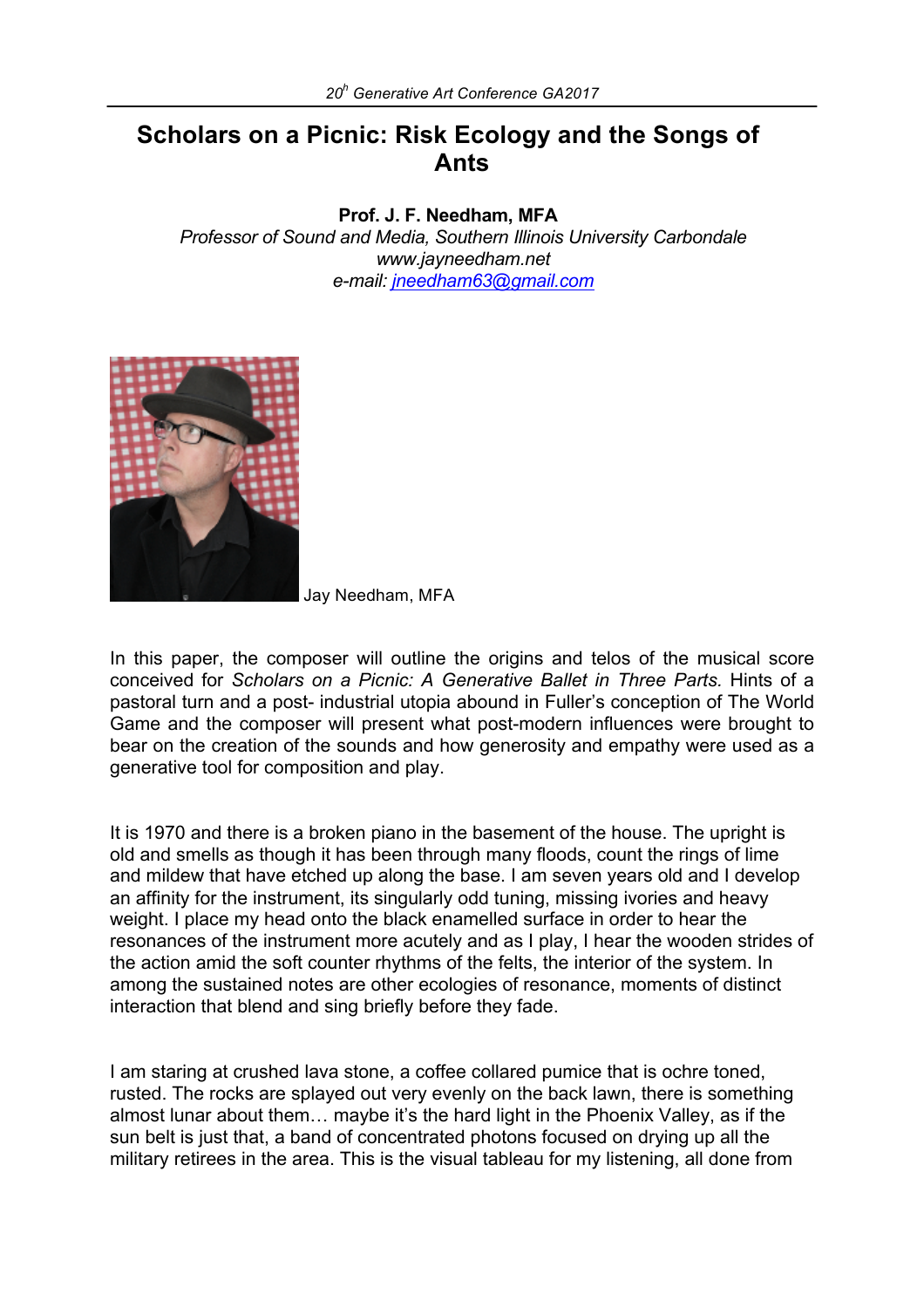behind a mid-century window wearing oversized headphones. The reel to reel unwinds time on two wheels that rotate in a synchronous spell, a radar ping, a creaking fracture, communications static and a long droning sound that I imagine is a whale. I'm in my grandfather's office in 1977, listening to the recorded sounds of the Nautilus, the first nuclear powered submarine navigating under the polar ice in 1958.

The score for Scholars on a Picnic: A Generative Ballet in Three Parts is a personal parable that describes my own cultural shift in music from that of performing music to creating and experiencing sound [1]. As the narrative accounts describe above, my own acts of western music making on a damaged piano connect to my listening of the sounds of the Cold War as introduced to me by my Grandfather. A similar sonic progression from the framework of the classically melodic to the territory of modernist abstraction is also at play in the games of Risk,

The Game of Global Domination (by writer/filmmaker Albert Lamorisse in 1957) and the World Game (or World Peace Game) developed by Buckminster Fuller in 1961. While Lamorisse's game of Risk regenerates border conflicts set in the time of the Napoleonic wars, Fuller's World Game is designed to generate an exchange of the world's resources for the common goal of achieving world peace.

Music and sound for *Scholars* will be performed as a sound montage across 3 acts and will include musical phrases, figures, samples and processed sound from specific eras in musical history with each act having its own specific grouping of sonic referents. Act 1, Setting out the Picnic - The Battleground, will feature music that is derived from such composers Anton Reicha, François-Joseph Gossec and Pytor IIyich Tchaikovsky. The music for Act 2, Entre'acte The Free-for-All will be comprised of sounds that represent dense, chaotic and dissonant sounds that refer to the creation of false memories, fake news and the sleepless condition of today's contemporary lifestyle. Inspired by the traditions of Dada, Russolo's noise and the serialism of Luigi Nono and Pierre Boulez. Finally, sound for Act 3, Food Coma - Peaceful Slumber is derived from the sonic optimism present in the electronic music of the 1950's and 1960's including composers such as Pauline Oliveros, Otto Luening and Raymond Scott.

From an artist's perspective, Fuller's World Game can be looked at as an ecocompositional tool. The whole earth of it might just sound like jazz. The proposition of sharing the world's resources is about taking great risks together and that leads to the creation of an ecology of risk.

"I next saw that if that could be done then, the theory of John von Neuman's war gaming, which holds that ultimately one side or the other must die, either by war or starvation, is invalid. Therefore, I saw that we had a heretofore unconsidered alternative way to play the world game in which as with mountain climbing, the object would be to find all the moves by which the whole field of climbers would win as each helped the other so that everybody successfully reached the mountaintop and all returned safely to its base. This is a mathematically permitted alternative of game